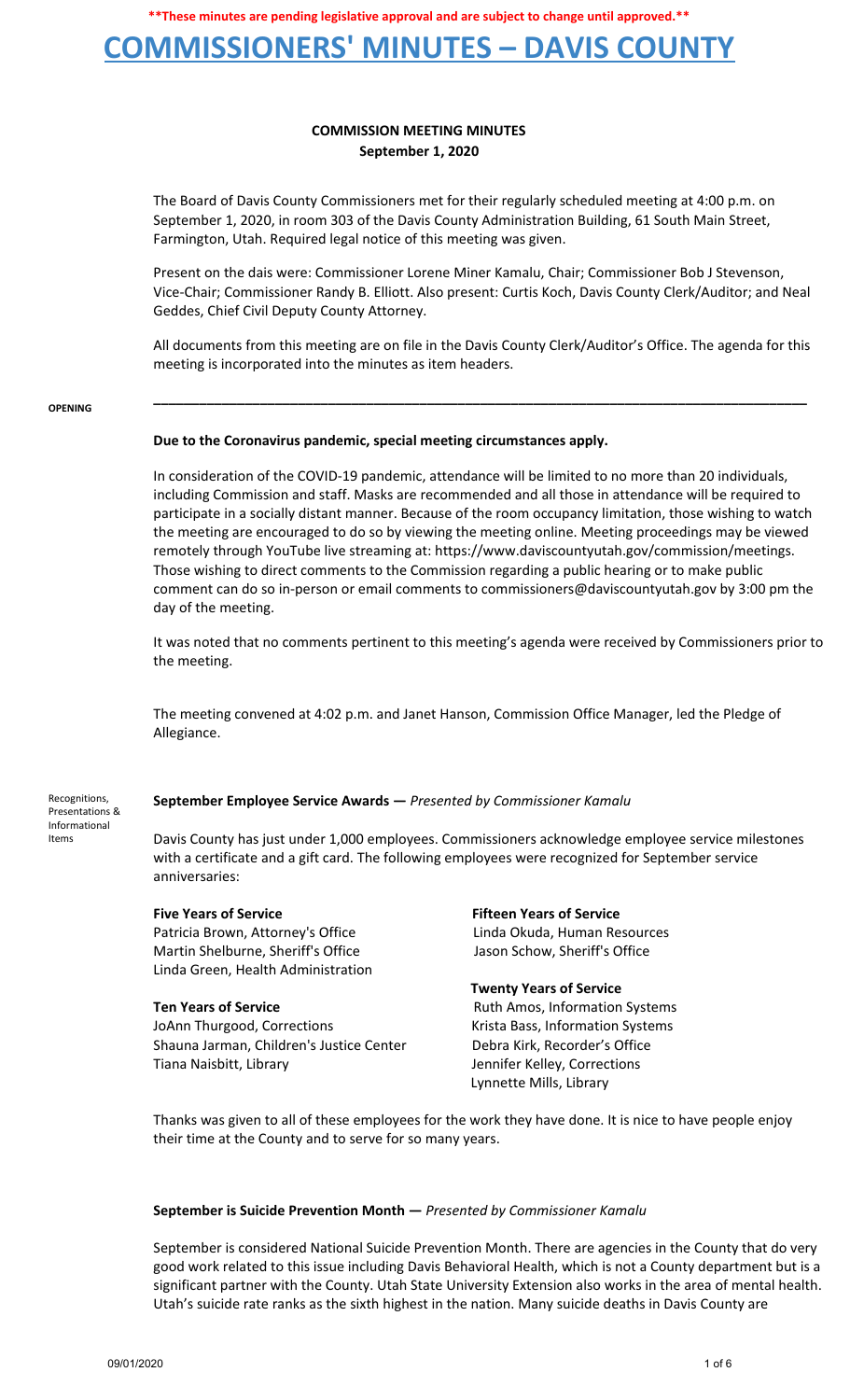# **COMMISSIONERS' MINUTES – DAVIS COUNTY**

working-age men, so there is now a focus on that population. Gratitude was expressed for the partnerships, and Commissioners look forward to anything people can share that would help with suicide prevention.

**\_\_\_\_\_\_\_\_\_\_\_\_\_\_\_\_\_\_\_\_\_\_\_\_\_\_\_\_\_\_\_\_\_\_\_\_\_\_\_\_\_\_\_\_\_\_\_\_\_\_\_\_\_\_\_\_\_\_\_\_\_\_\_\_\_\_\_\_\_\_\_\_\_\_\_\_\_\_\_\_\_\_\_\_\_\_\_\_**

**PUBLIC COMMENTS**

Members of the public were invited to make comments to the Commission.

**Ed Swensen,** who lives on Mutton Hollow Road, was invited to speak about property he owns that was scheduled for discussion later in the meeting. He said that Jeff Oyler, [Davis County Planning Manager] sent him information about the items to be processed. One item was an Improvement Agreement and Grant of Lien in case sidewalks are put in, which Mr. Swensen said they'll probably never do because they put it all on the south side of the road. The other item was for the subdivision of Lot 2, which is the separation of the back half-acre from the front half-acre which faces onto Mutton Hollow. The back half-acre will be attached to the Brower property, where their home is. Mr. Swensen said he checked with the Assessor's Office and was told the property cannot exceed one acre, so that lot will be one full acre deep going from Boynton Road to the east. A plat has been drawn up. Ensign Engineering is preparing the property description.

**\_\_\_\_\_\_\_\_\_\_\_\_\_\_\_\_\_\_\_\_\_\_\_\_\_\_\_\_\_\_\_\_\_\_\_\_\_\_\_\_\_\_\_\_\_\_\_\_\_\_\_\_\_\_\_\_\_\_\_\_\_\_\_\_\_\_\_\_\_\_\_\_\_\_\_\_\_\_\_\_\_\_\_\_\_\_\_\_**

### **BUSINESS/ ACTION**

Final Plat Approval #2020-470 for Old Hollow Subdivision located in Mutton Hollow Township

**Final Plat Approval #2020-470 for Old Hollow Subdivision located in Mutton Hollow Township** — *Presented by Commissioner Kamalu*

Final Plat Approval for the Old Hollow Subdivision, Lot 2 Amended, is for a one-lot subdivision located in the Mutton Hollow Township. The Township Planning Commission recommended approval at their last meeting. The subdivision meets all of the requirements of the County and all utilities are stubbed into the property. Mr. Swensen, the owner of the property, has a unique agreement for sale of the property to another individual. Questions were raised in the last few days about how the plat was drawn and whether it should be done in a different way. Those questions have been resolved to the agreement of Mr. Swensen and the County. Approval was recommended as shown.

> Motion to Approve: Com. Stevenson Seconded: Com. Elliott All voted Aye

Summary List #2020-471 of Memos of Understanding for disease investigation and contract tracing response funding for schools in Davis County

## **Summary List #2020-471 of Memos of Understanding for disease investigation and contact tracing response funding for schools in Davis County** — *Presented by Commissioner Kamalu*

A Summary List of 22 Memos of Understanding with various entities, for disease investigation and contact tracing response funding for schools in Davis County, was presented. Commissioners have been discussing with a team of policy leaders how best to help the Davis County School District. As a result, the County's Health Officer, Brian Hatch, has been involved with hiring individuals – one in every Davis County public school – to do contact tracing. When someone within a school has symptoms and tests positive for COVID-19, the individual who is helping with the contact tracing response in that school will do an investigation to see who has had close contact, and perhaps been within a six-foot radius without a mask, and then determine the risk levels of these individuals and who may need to quarantine. The contract period is 09/01/2020 to 12/31/2020. The payable amounts are stated on the summary sheet.

Quitclaim Deed Finalization #2020-431-A on the sale of surplus real property known as Tax ID 07-014-0023

### Request #2020-431-A to finalize a Quitclaim Deed as part of a negotiated sale to Farmington City on the **sale of surplus real property known as Tax ID 07-014-0023** — *Presented by Commissioner Kamalu*

A request was made to finalize a Quitclaim Deed as part of a negotiated sale to Farmington City on the sale of surplus real property known as Tax ID 07-014-0023. No beginning or ending dates were noted with this item, nor was any financial information stated.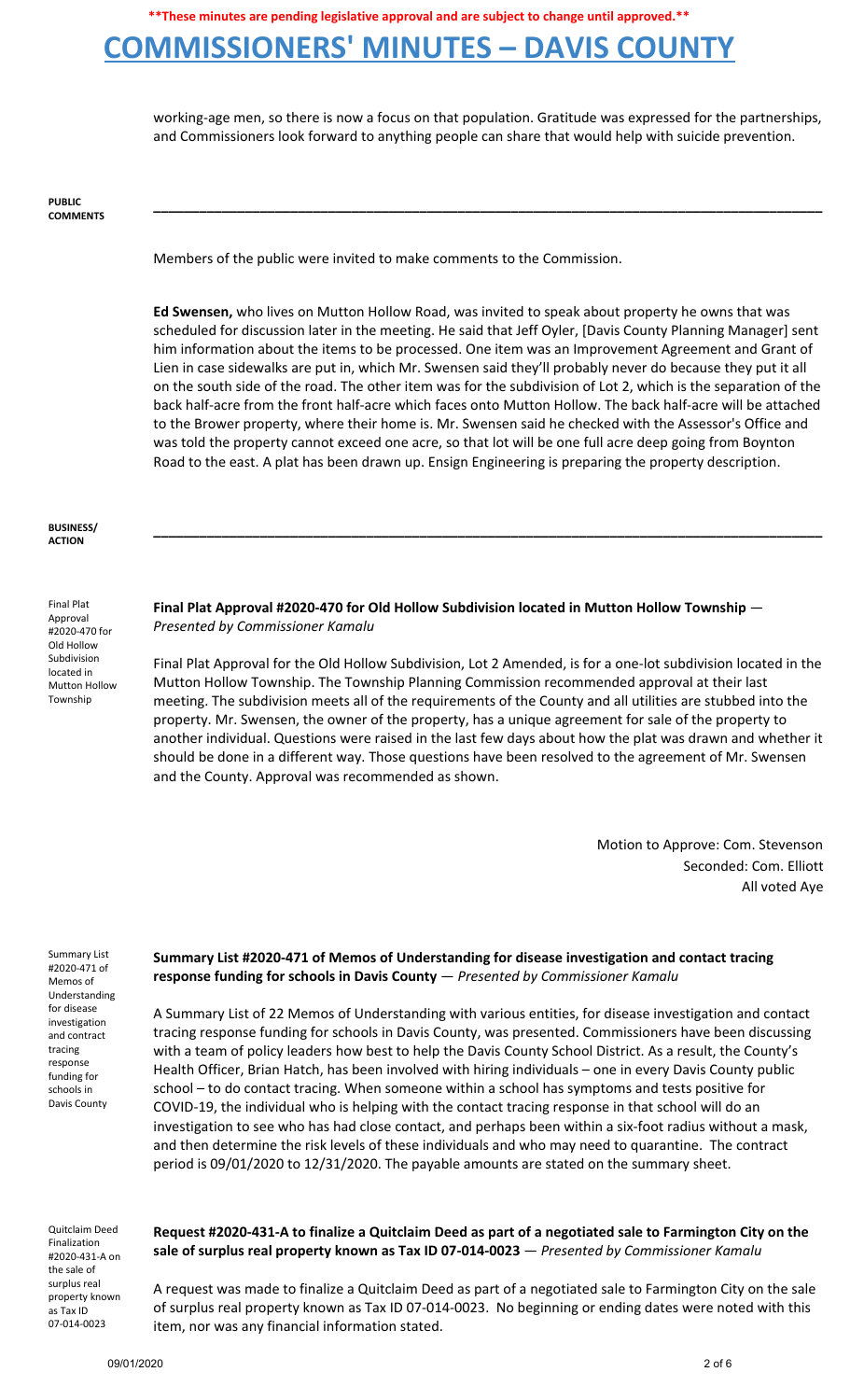# **COMMISSIONERS' MINUTES – DAVIS COUNTY**

| Amendment<br>#2020-481 with<br>Golf Compete,<br>Inc, dba foreUP                                                                                                                                                       | Amendment #2020-481 with Golf Compete, Inc., dba foreUP to provide Stripe Credit Card Processing at<br>Valley View Golf Course - Presented by Commissioner Kamalu                                                                                                                                                                                                                                                                                                                                                                                                                                                                                                                                                                                                                                                                                           |
|-----------------------------------------------------------------------------------------------------------------------------------------------------------------------------------------------------------------------|-------------------------------------------------------------------------------------------------------------------------------------------------------------------------------------------------------------------------------------------------------------------------------------------------------------------------------------------------------------------------------------------------------------------------------------------------------------------------------------------------------------------------------------------------------------------------------------------------------------------------------------------------------------------------------------------------------------------------------------------------------------------------------------------------------------------------------------------------------------|
| to provide<br><b>Stripe Credit</b><br><b>Card Processing</b><br>at Valley View<br><b>Golf Course</b>                                                                                                                  | An amendment to an agreement with Golf Complete Incorporated, doing business as foreUP, was<br>introduced. The amendment is to provide Stripe credit card processing at Valley View Golf Course. The Golf<br>Course is switching from Worldpay credit card processing to Stripe; foreUP is now integrated with Stripe.<br>Processing fees will decrease from 3.25 percent to 2.75 percent. The Golf Course is also moving to chip<br>technology plus Apple Pay, and these changes will be more secure and less expensive. Since it's an<br>integration with foreUP, they will handle all the processing issues and work with the County/Valley View on<br>the setup for the Stripe account. The contract period begins 09/01/2020; there is not an ending date. The<br>payable amount is a 2.75 percent processing fee and a flat 10 cents transaction fee. |
| Training<br>Reimbursement<br>Agreement<br>#2020-472 with<br><b>Stetson Curtis</b><br>Steed                                                                                                                            | Training Reimbursement Agreement #2020-472 with Stetson Curtis Steed for special functions training,<br>basic corrections academy, wages and benefits - Presented by Commissioner Kamalu                                                                                                                                                                                                                                                                                                                                                                                                                                                                                                                                                                                                                                                                    |
|                                                                                                                                                                                                                       | A training reimbursement agreement with Stetson Curtis Steed was presented. The reimbursement<br>agreement is for special functions training, basic corrections academy, and wages and benefits. The<br>contract period is 09/01/2020 to 09/01/2022. The receivable amount is \$13,518.                                                                                                                                                                                                                                                                                                                                                                                                                                                                                                                                                                     |
| Training<br>Reimbursement<br>Agreement<br>#2020-473 with<br>Andrew David<br>Fisher                                                                                                                                    | Training Reimbursement Agreement #2020-473 with Andrew David Fisher for basic corrections academy,<br>wages and benefits - Presented by Commissioner Kamalu                                                                                                                                                                                                                                                                                                                                                                                                                                                                                                                                                                                                                                                                                                 |
|                                                                                                                                                                                                                       | A training reimbursement agreement with Andrew David Fisher was presented. The reimbursement<br>agreement is for basic corrections academy, wages and benefits. The contract period is 09/01/2020 to<br>09/01/2022. The receivable amount is \$5,761.64.                                                                                                                                                                                                                                                                                                                                                                                                                                                                                                                                                                                                    |
| Tabled<br>Cooperative<br>Agreement<br>with USDA<br><b>Forest Service</b><br>for annual<br>operating and<br>financial plan<br>for the<br>Davis County<br>Sheriff's Office<br>to provide law<br>enforcement<br>services | Tabled Cooperative Agreement with the USDA Forest Service for annual operating and financial plan for<br>the DC Sheriff's Office to provide law enforcement services $-$ Presented by Commissioner Kamalu                                                                                                                                                                                                                                                                                                                                                                                                                                                                                                                                                                                                                                                   |
|                                                                                                                                                                                                                       | A cooperative law enforcement agreement with the U.S. Department of Agriculture (USDA) Forest Service<br>was introduced. Exhibit A of the agreement is the annual operating and financial plan with the USDA Forest<br>Service, under the provisions of the cooperative law enforcement agreement, for five years at \$7,000 per<br>year. Discussion was had regarding the receivable amount of the contract. This is the amount that the<br>County is paid, historically, but it is not just compensation for the amount of work done.                                                                                                                                                                                                                                                                                                                     |
|                                                                                                                                                                                                                       | Later in the meeting, prior to voting on Business and Action items, it was suggested that the County go back<br>to the Forest Service and say that the contract is not sufficient for the County's needs and that the<br>Commission is not going to approve it. This has been an ongoing issue. The amount is not covering the cost<br>for Sheriff's Office patrols in manpower and the damage done to County vehicles on Forest Service<br>property. Not approving the contract may be a way to have a conversation with the Federal government<br>about the true cost for law enforcement, which is not \$7,000 but in the hundreds of thousands of dollars.                                                                                                                                                                                              |
| Agreement<br>#2020-474 with<br>Western<br>Technologies<br>Inc. to provide<br>geotechnical<br>site study and<br>testing                                                                                                | Agreement #2020-474 with Western Technologies Inc. to provide geotechnical site study and testing for<br>the Memorial Courthouse Renovation project - Presented by Commissioner Kamalu                                                                                                                                                                                                                                                                                                                                                                                                                                                                                                                                                                                                                                                                      |
|                                                                                                                                                                                                                       | An agreement with Western Technologies Incorporated was presented. The agreement is for Western<br>Technologies Inc. to provide a geotechnical site study and testing for the Memorial Courthouse Renovation<br>project. The contract period is 09/01/2020 to 10/02/2020. The payable amount is \$6,650.                                                                                                                                                                                                                                                                                                                                                                                                                                                                                                                                                    |
| Amendment<br>#2018-486-A<br>with Pet Corral,<br>LLC dba<br>Uptown Bark to<br>increase<br>adoption fees<br>collected                                                                                                   | Amendment #2018-486-A with Pet Corral, LLC dba Uptown Bark to increase adoption fees collected -<br>Presented by Commissioner Kamalu                                                                                                                                                                                                                                                                                                                                                                                                                                                                                                                                                                                                                                                                                                                        |
|                                                                                                                                                                                                                       | An amendment was introduced to a contract with Pet Corral LLC, doing business as Uptown Bark. The<br>amendment is to [increase] adoption fees at Uptown Bark. The contract period begins 09/01/2020 and<br>there is no ending date. The receivable amount is \$55 per adoption.                                                                                                                                                                                                                                                                                                                                                                                                                                                                                                                                                                             |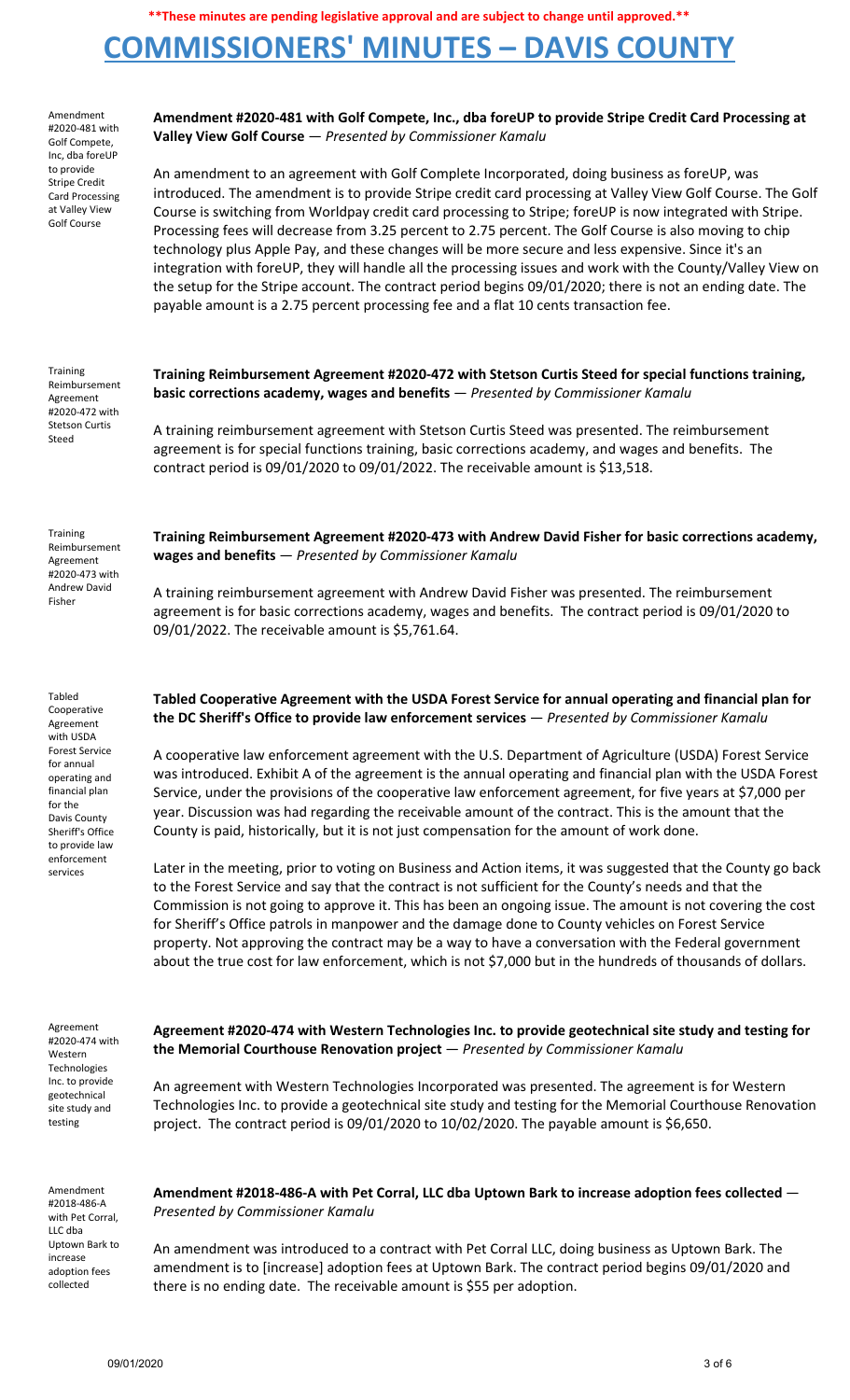# **COMMISSIONERS' MINUTES – DAVIS COUNTY**



Motion: Com. Stevenson Seconded: Com. Elliott All voted Aye

Commissioner Stevenson moved to recess to the Board of Equalization. Commissioner Elliott seconded the motion. All voted Aye.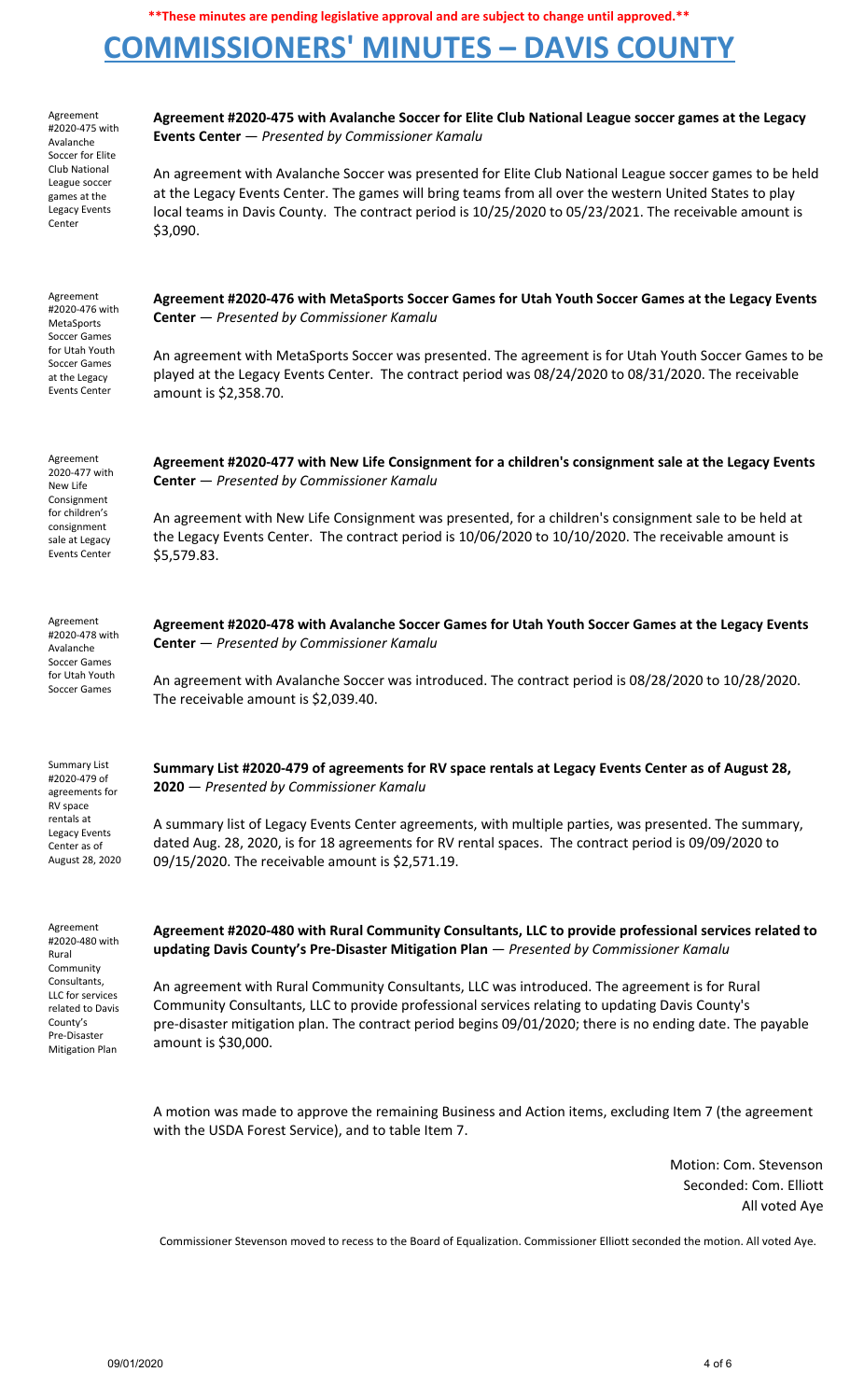# **COMMISSIONERS' MINUTES – DAVIS COUNTY**



Motion: Com. Elliott Seconded: Com. Stevenson All voted Aye